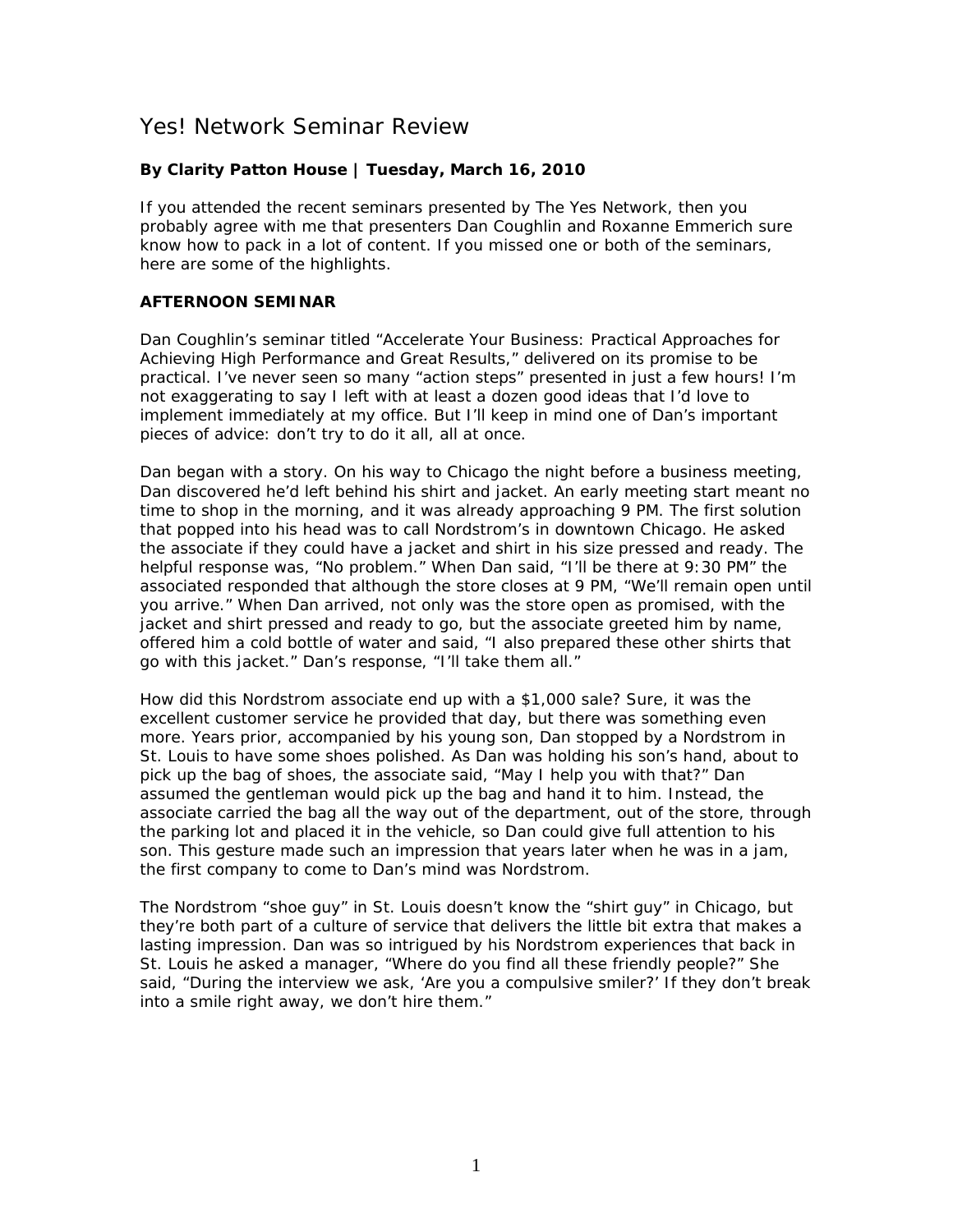How do businesses, not only Nordstrom, become top of mind for their customers? Dan's first point of emphasis is this: see equity in value. When you create and deliver value, the first person your customer will think of is you and your company. It's a return to business basics, and the most important business basic is to create and deliver value to other people.

To help us accelerate our businesses to greater results, Dan offers 19 Accelerator Actions (19!) along with steps to facilitate achieving them. For abbreviation reasons, I'll share two in particular.

## **Accelerator Action #4: Continually Raise My Bar**

Although setting a goal and achieving it is great, too often we don't take the time to review and discuss the results in order to achieve better results next time. Here are seven questions Dan recommends addressing to help analyze company performance and raise the bar.

- In the past six months, what were the two or three most important outcomes we wanted to improve or achieve in our organization?
- In terms of those two or three desired outcomes, what was actually achieved?
- What did I do to try to improve those outcomes?
- What worked well and why did it work well?
- What did not work well and why did it not work well?
- What lessons did I learn or relearn?
- What will I do the same and what will I do differently in the next six months in order to improve performance and results in those two or three desired outcomes?

#### **Accelerator Action #7: Sacrifice To Accelerate**

Dan cautions us about the dangerous tendency to load our calendars with too many things to do; as if the busier we are the more productive we will be, when in fact the opposite is often true. Dan offers a "1-3-6" process for focusing efforts.

- What is the ONE most important business outcome we want to improve in our organization in the next six months?
- What THREE things can I do that will have the greatest positive impact on improving that outcome?
- What SIX things do I need to stop doing or spend a lot less time doing so I have the time and energy to do the three things I know would have the greatest positive impact on improving that outcome?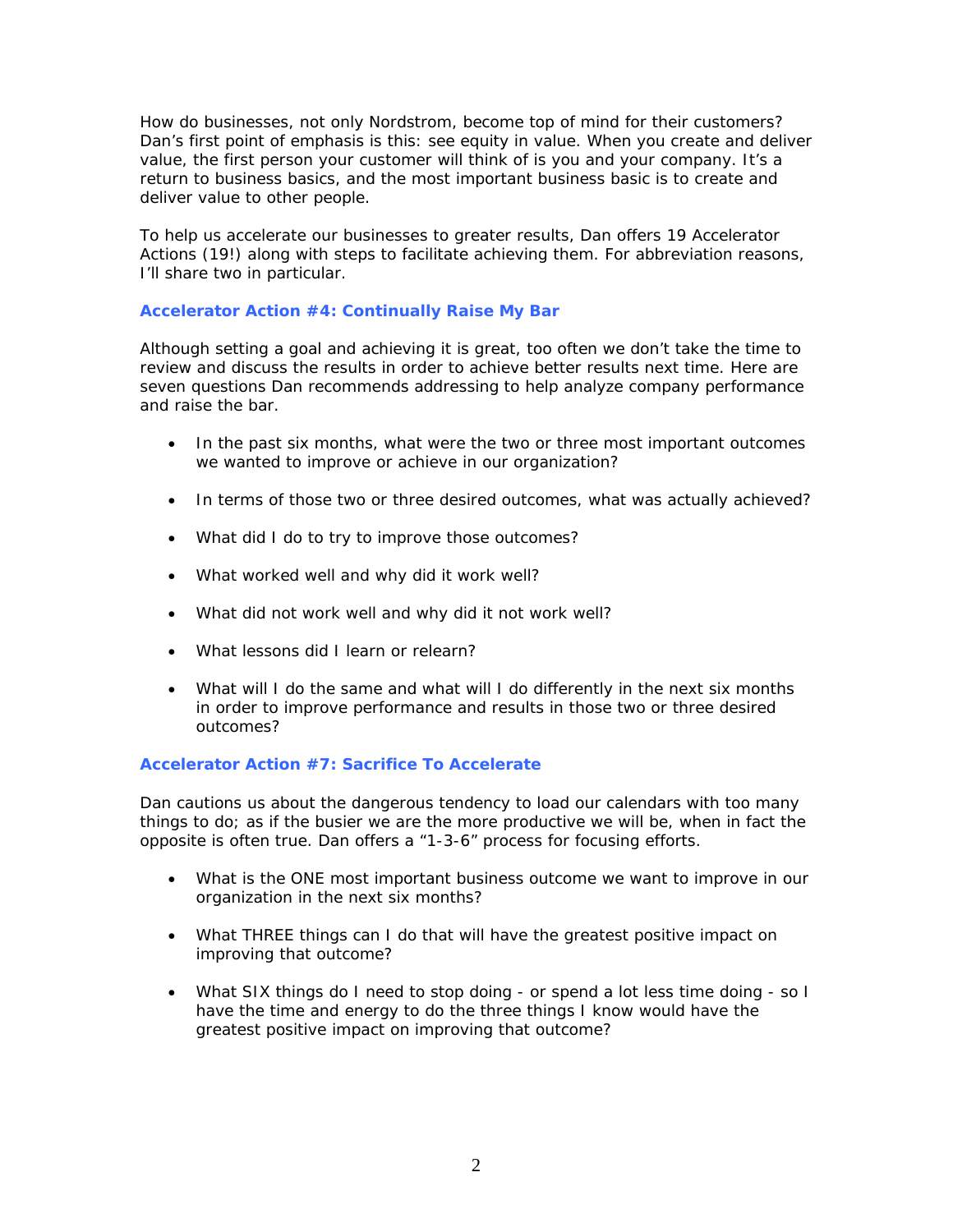During his work with clients, Dan hears objections like, "You don't understand. I can't stop doing anything because every one of these things is important." To which Dan counters, "I understand that it's all important. But it's not all the same level of importance. If we're not willing to let go of good ideas and important things, then we're not going to be able to accomplish the MOST important things."

The last insight I'll leave you with from Dan Coughlin is the 60 Second Rule. Study the first 60 seconds of every customer interaction: on the website, on the phone, face to face, using the product. If the first 60 seconds go well, the customer is much more likely to be okay with any issue that arises later. At McDonalds, it's the 2 Second Rule. "Smile at the customer before asking the question." Studies showed that if the first 2 seconds went well and then a mistake was made later in the order, the customer was much more tolerant than if the first 2 seconds were less pleasant.

Dan's presentation was action packed, so fortunately The Yes Network provided a break to let it sink in before the second seminar began with other great insights. If you'd like to know more about Dan Coughlin beyond these highlights, additional information is available at [www.TheCoughlinCompany.com.](http://www.thecoughlincompany.com/)

## **EVENING SEMINAR**

Roxanne Emmerich had no trouble keeping her audience engaged into the evening hours with her seminar titled "Thank God It's Monday: How to Create a Workplace You and Your Customers Love."

Roxanne introduced the statistic that last year 65% of people actively looked for a job. That's 65% of people with a job. Furthermore 71% of employees are disengaged. 17% of employees are actively disengaged, i.e. working against you every day.

Wow. That's disheartening. I'm having visions of payroll dollars floating out the window. Fortunately, Roxanne has solutions that will help on Monday, Tuesday and everyday.

Roxanne's solutions start with understanding WHY people come to work. It's not JUST about the paycheck. We want to make a meaningful difference. But we end up selling ourselves short because not everyone else is up to the "big game." Workplaces fall into a kind of corporate depression brought on by the experience of getting up, going to work, going home, getting up again, going to work again, etc. without an invigorating sense of purpose.

## **The Vision**

Roxanne recalls when David Letterman asked Bill Gates, "How did you become the wealthiest man in the world?" Gates responded, "I had a vision." We all need a vision – a mission to create something magnificent, says Roxanne. Companies can avoid or recover from corporate depression by getting people engaged, and what gets people engaged is "being of service in a great way."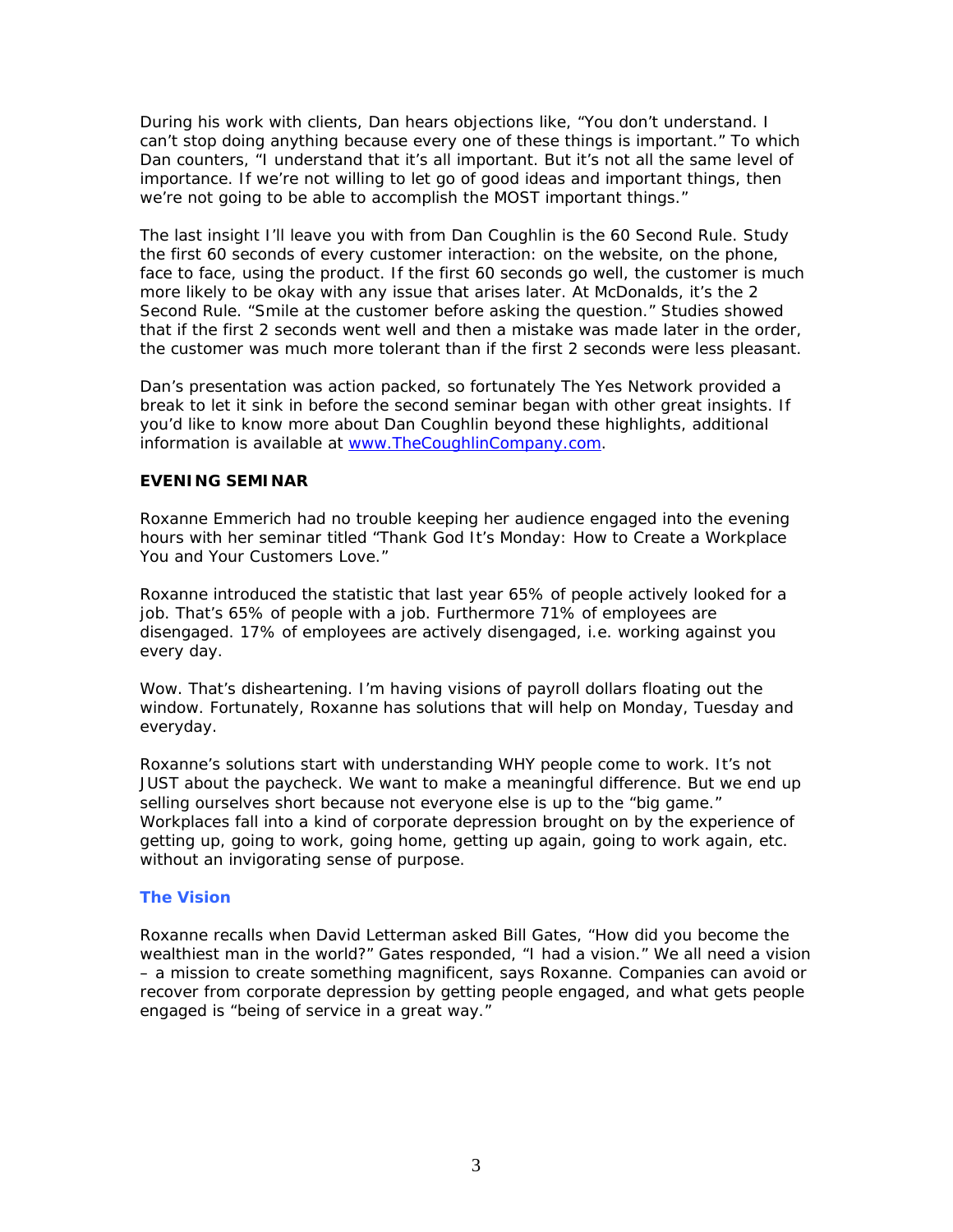Roxanne's process for engagement begins with involving employees in creating a "vision of greatness." This is not a generic, corporate-sounding mission statement. The vision needs to be short and visual, representing what the extraordinary end result looks like. Roxanne recommends getting everyone together in a room. Give them ten seconds to decide the most important value they each stand for and then explore this question. "If we were to live that value in an extraordinary way, what would happen?" And if that happened, what would happen, etc. until you get to an outcome worthy of saying, "Heck yes!"

#### **The Culture**

Once you have your "vision of greatness," the engagement process involves creating corporate culture that prevents negativity or "baditudes" (bad attitudes) from getting in the way. Roxanne offered specific steps to create a culture of engagement, and thereby achievement, which I've abbreviated or paraphrased for you here.

**a.** All excuses should be eradicated. Excuses are at the core of all nonperformance. If you hear someone making an excuse for why they can't do something, simply say, "Thank you for sharing. Now tell me how you can."

**b.** Own our mistakes. "I blew it and here is my massive corrective action plan to fix it and make sure this doesn't happen again."

**c.** Don't buy in to collective negativity. For example, send a memo to the team stating, "The media will be talking a lot about a recession. We, however, did not sign up. Instead, we will take advantage of this opportunity to move ahead of the competition."

**d.** Bring your game face. Gut wrenching things happen in life, but you're at the workplace now and it's "game on." Whatever is going on in your life, tell yourself "I'm bringing the joy."

**e.** Stay calm. Don't react when people push your buttons; it just encourages them to do it again.

**f.** No whining. Establish a no whining rule and encourage everyone to enforce it.

**g.** No we / they language. We're all part of the organization regardless where we work.

**h.** No gossip. Gossip is a cancer in the organization. Absolutely no complaining or listening to complaints about anyone else. Instead say, "It sounds like you need to talk with him about this. Will you go talk to him about it now?"

#### **The Results**

Roxanne reminds us that business is about results, and "busyness" is no substitute. To improve results, create a monthly Board Report. "It will change your performance, double your income and create better results," says Roxanne. Present it to your boss so your results are visible. If you don't have the courage to give it to your boss, do it for you. It focuses your brain, keeps you thinking on a higher level and helps you achieve more.